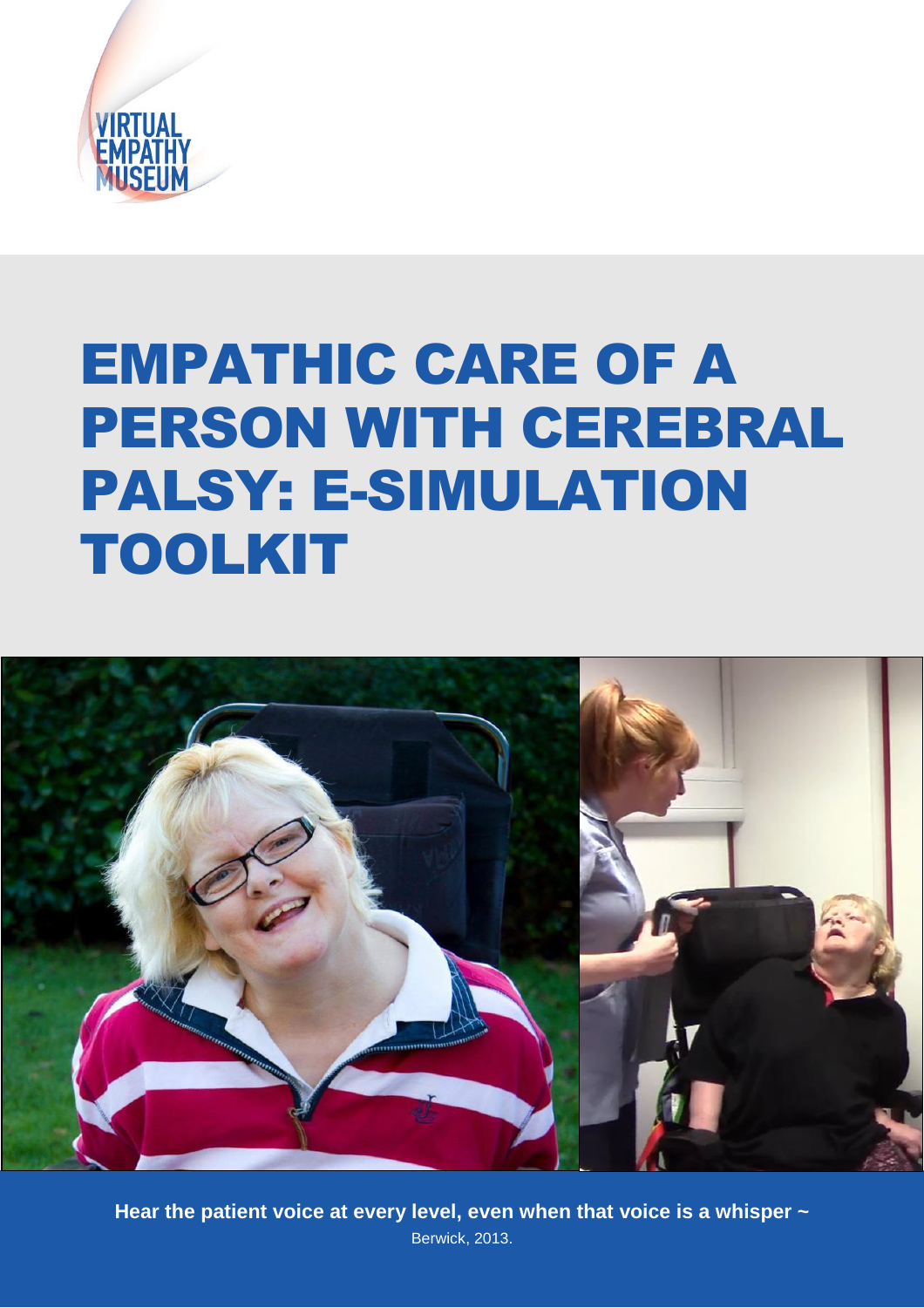# **CONTENTS**

## **APPENDICES**

| Appendix C – Epilogue (and according continuum control of the control of the control of the control of the control of the control of the control of the control of the control of the control of the control of the control of |  |
|--------------------------------------------------------------------------------------------------------------------------------------------------------------------------------------------------------------------------------|--|
|                                                                                                                                                                                                                                |  |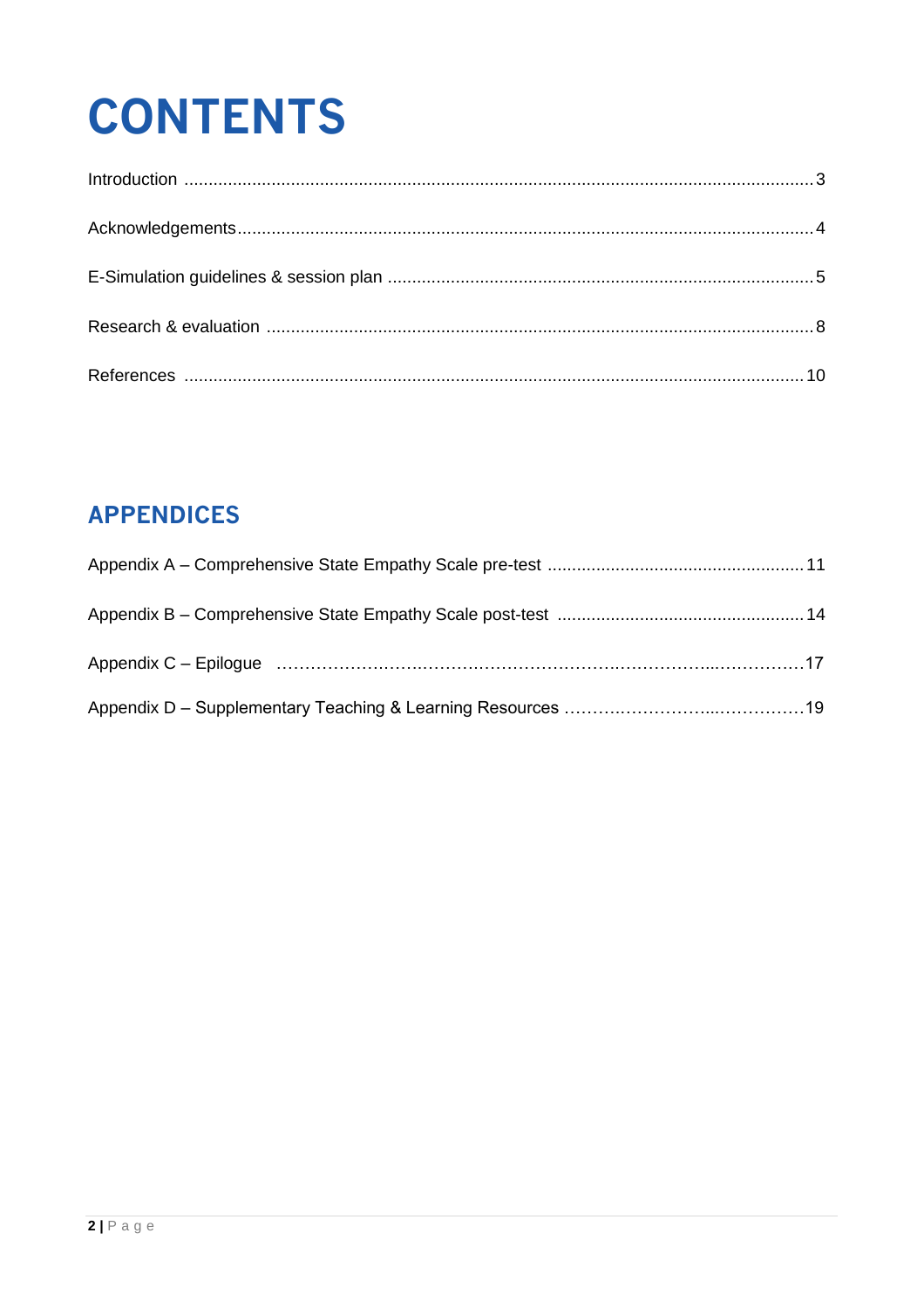# **INTRODUCTION**

Empathy enhances healthcare professionals' understanding of the experiences, perspectives and needs of patients and colleagues (Zeighami et al, 2012; Petrucci et al, 2016). Consequently, it has become widely acknowledged as a vital component of professionalism (Fields et al, 2011), therapeutic relationships (Williams & Stickley, 2010) and person-centred care (Brunero et al, 2010). Empathy improves patient wellbeing, satisfaction and clinical outcomes (Petrucci et al, 2016), and also reduces the risk of healthcare staff experiencing stress and burn-out (Ward et al, 2012; Kelm et al, 2012). Importantly, empathy is an antecedent to cultural competence (Everson et al, 2015), and enables caregivers to respond appropriately and without prejudice to the needs and expectations of patients and colleagues, a number of whom will come from diverse backgrounds and/or vulnerable and groups.

Approximately 15% of patients admitted to hospital have a communication disability that affects their ability to speak with and/or understand the staff who care for them (Hemsley et al, 2016). A recent review of 27 studies identified that '…vulnerable patients with communication disabilities (i.e. impairments of body structure or function that impact upon speech, language, or communication function) face a three-fold increased risk of sustaining preventable and harmful patient safety incidents' (Hemsley et al, 2016, p. 502). Some of the most commonly reported factors include i) 'being in hospital with no way to gain the attention of or communicate with hospital staff'; ii) '...staff who are not always attentive even when patients raised the alarm'; iii) 'advocacy failure'; and iv) 'failing to listen, or to recognise complaints of pain or symptoms of distress' (Hemsley et al, 2016, p. 509).

The e-simulation described in this toolkit is designed to enhance healthcare students' and clinicians' understanding of and empathy towards people with cerebral palsy (CP) and complex communication needs. The e-simulation portrays Helen Ross' experiences of hospitalisation and aims to improve patient safety by raising awareness of the challenges that can be experienced by people with CP when interacting with healthcare professionals.

Authentic narratives have long been recognised as an effective means by which to engage learners (Garcia & Rossiter, 2010). Stories re-told from people's real-life experiences can awaken listener's empathic imagination and inspire them to consider ways in which to improve their future practice (Charon, 2006). However, some stories are challenging to tell, particularly when they belong to people who have complex communication needs or come from cultural and linguistically diverse backgrounds or minority or vulnerable groups. A shared ambition to enable one such a voice to be heard inspired the development of this e-simulation.

*Cerebral palsy is just something l have; it is not a problem. My cerebral palsy is not my disability; society is my disability and sadly people's attitudes toward me. People automatically think I have a learning disability, just because I talk funny and I sit in a wheelchair. People just treat me like a child*. ~ Helen Ross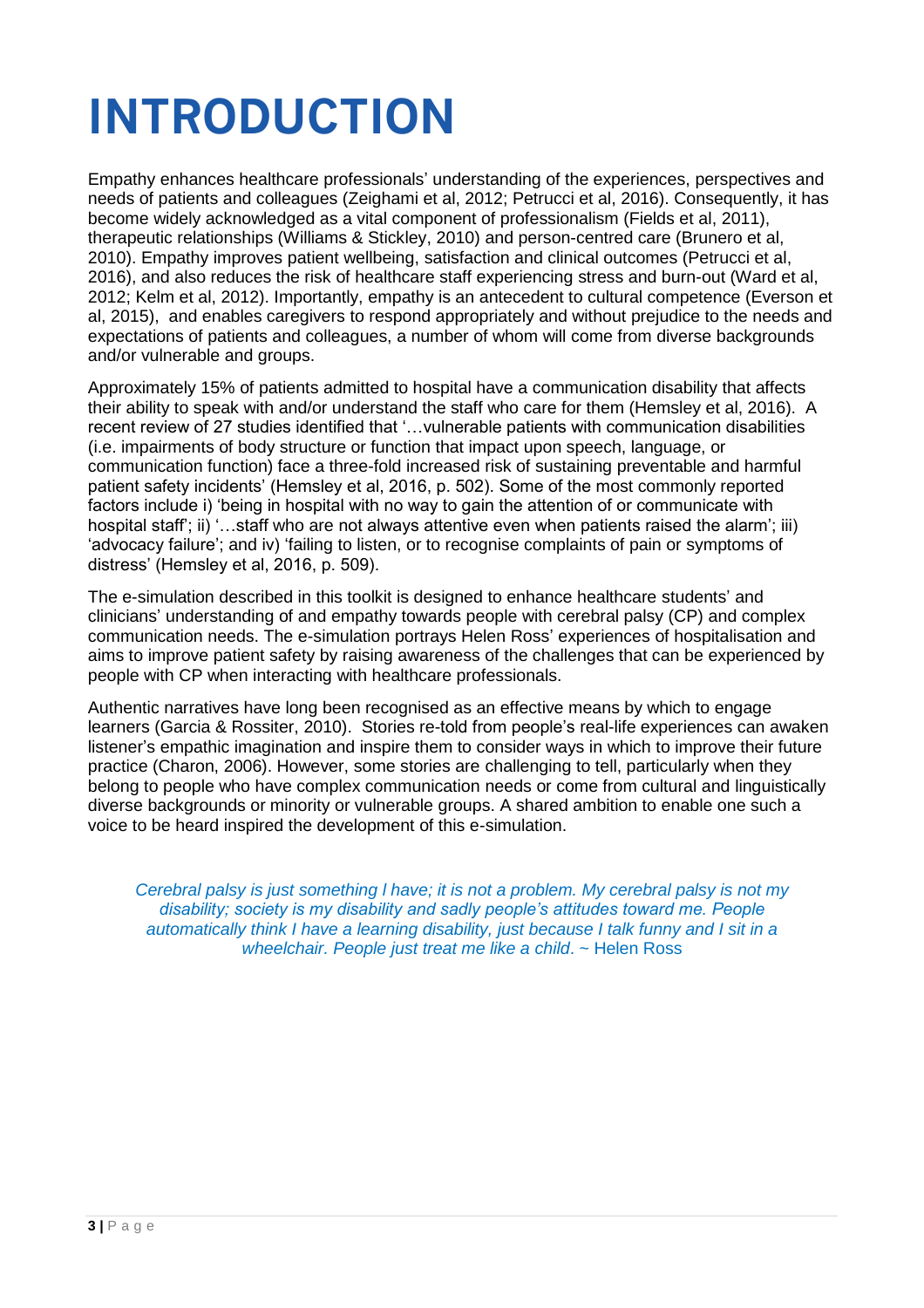# **ACKNOWLEDGMENTS**



## **E-SIMULATION PROJECT TEAM**

Sue Baron, PhD, PGCEA, RNT, RN, BSc (Hons) (Project lead) Lecturer and Academic in Nursing Department of Nursing, Faculty of Health and Social Sciences Bournemouth University, England [sbaron@bournemouth.ac.uk](mailto:sbaron@bournemouth.ac.uk)

Helen Ross - PIER partner (Patient), Bournemouth University Emma Greenwood - Nursing graduate (Nurse 1), Bournemouth University Lalla El Gamoune - Final year nursing student (Nurse 2), Bournemouth University Fabi Duprés - Graduate Faculty of Media & Communication, Bournemouth University Floyd Robinson – Helen Ross' Personal Assistant/Carer Angela Warren - PIER coordinator, Bournemouth University Vince Clark - Learning Technologist, Bournemouth University Keith Pretty - Faculty of Science & Technology, Bournemouth University

The project team would like to acknowledge and thank Helen Ross for her willingness to share her personal story so that others might learn from her experiences. Sadly, Helen passed away in 2018 after a short illness just as this project was nearing completion.

This e-simulation toolkit forms one component of the Virtual Empathy Museum funded by an Australian Technology Network Grants Scheme for Excellence in Learning and Teaching (2018) <https://www.virtualempathymuseum.com.au/>

**Citation:** Baron, S., Ross, H., Greenwood, E., Warren, A., Dupres, F. & Pretty, K. (2018). *Empathic care of a person with cerebral palsy: E- simulation toolkit*. Bournemouth University, England, UK.

© No part of this toolkit may be reproduced, stored in a retrieval system or transmitted in any form or by any means, electronic, mechanical, photocopying, recording or otherwise, without acknowledgement.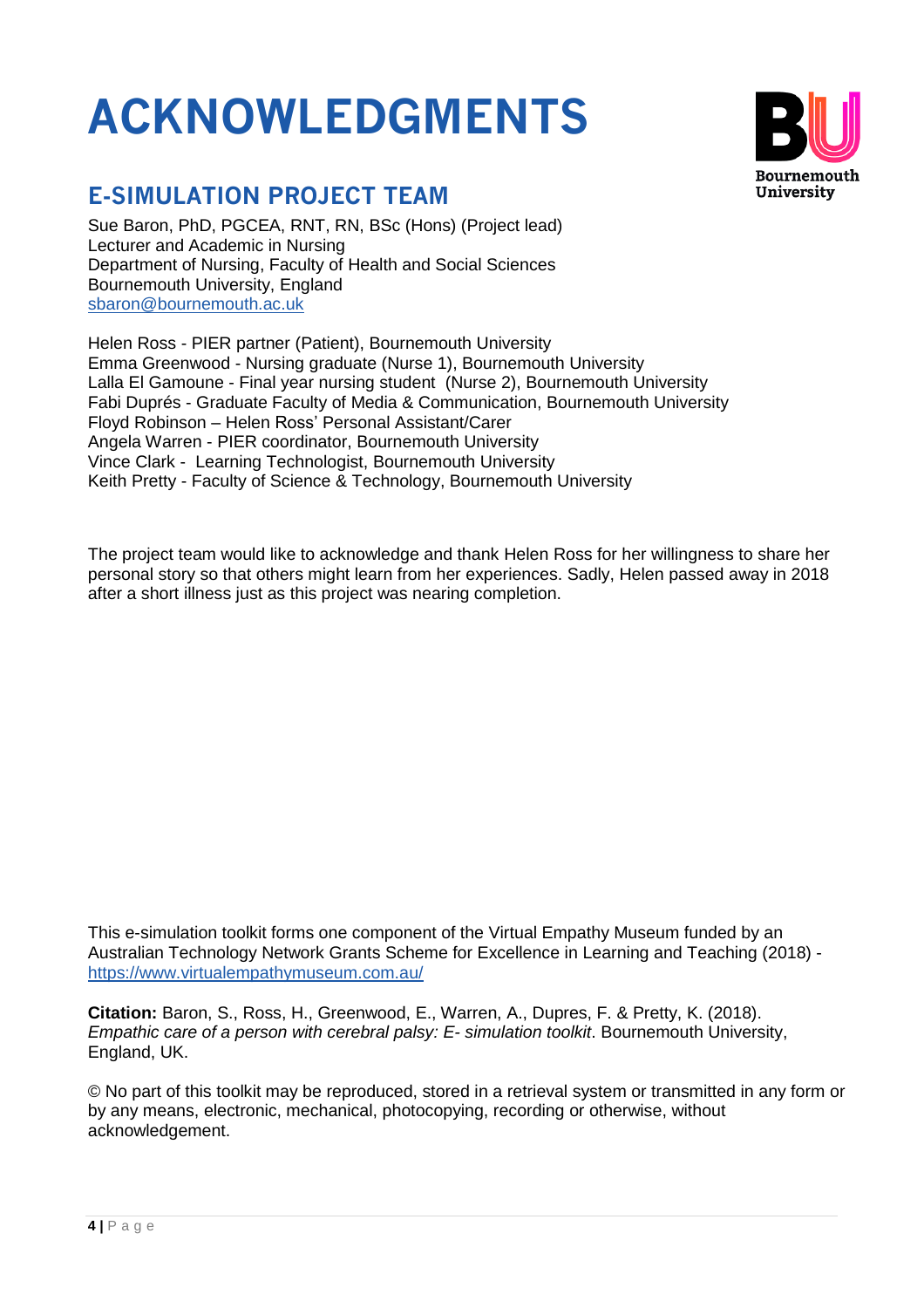# **E-SIMULATION GUIDELINES & SESSION PLAN**

## **LEARNING OUTCOMES**

### **Participation in the 'Empathic care of a person with Cerebral Palsy' e-simulation will enable students to:**

- Discuss the potential feelings, experiences and needs of a person with CP and/or complex communication needs
- Demonstrate an understanding of healthcare experiences viewed through the unique lens of a person with CP and/or complex communication needs
- Discuss the potential feelings and experiences of healthcare students and staff responsible for the care of people with CP and/or complex communication needs
- Reflect on how one's own perceptions, experiences, or stereotypical views might influence the care provided to people with CP and/or who have complex communication needs
- Discuss the relationship between empathy, person-centred care, therapeutic communication, dignity and patient safety for people with complex communication needs
- Reflect on how empathic healthcare interactions can influence the safety and wellbeing of people with CP and/or complex communication needs
- Discuss how communication and interpersonal skills can be adapted to ensure that each person's communication needs are appropriately met
- Discuss how completing the e-simulation will influence the care provided to people with CP and/or complex communication needs
- Develop personal learning goals for enhancing one's own knowledge and skills when caring for people with CP and/or complex communication needs.

### **Structure of the simulation**

The e-simulation is approximately 60 minutes in duration including briefing, 7-minute film, and debrief. The film can be viewed on any computer or tablet device with audio and video capacity. Students can undertake this e-simulation as a classroom-based group activity or as an individual online learning activity.

Link to view or download the film titled 'Hospital admission: Hi! Morning, Helen', that forms part of the 'Empathic care of people with CP and complex communication needs' e-simulation toolkit: [https://bournemouth.cloud.panopto.eu/Panopto/Pages/Viewer.aspx?id=506a71f8-657e-42e5-9ec0](https://bournemouth.cloud.panopto.eu/Panopto/Pages/Viewer.aspx?id=506a71f8-657e-42e5-9ec0-a96500ac7b2c) [a96500ac7b2c](https://bournemouth.cloud.panopto.eu/Panopto/Pages/Viewer.aspx?id=506a71f8-657e-42e5-9ec0-a96500ac7b2c)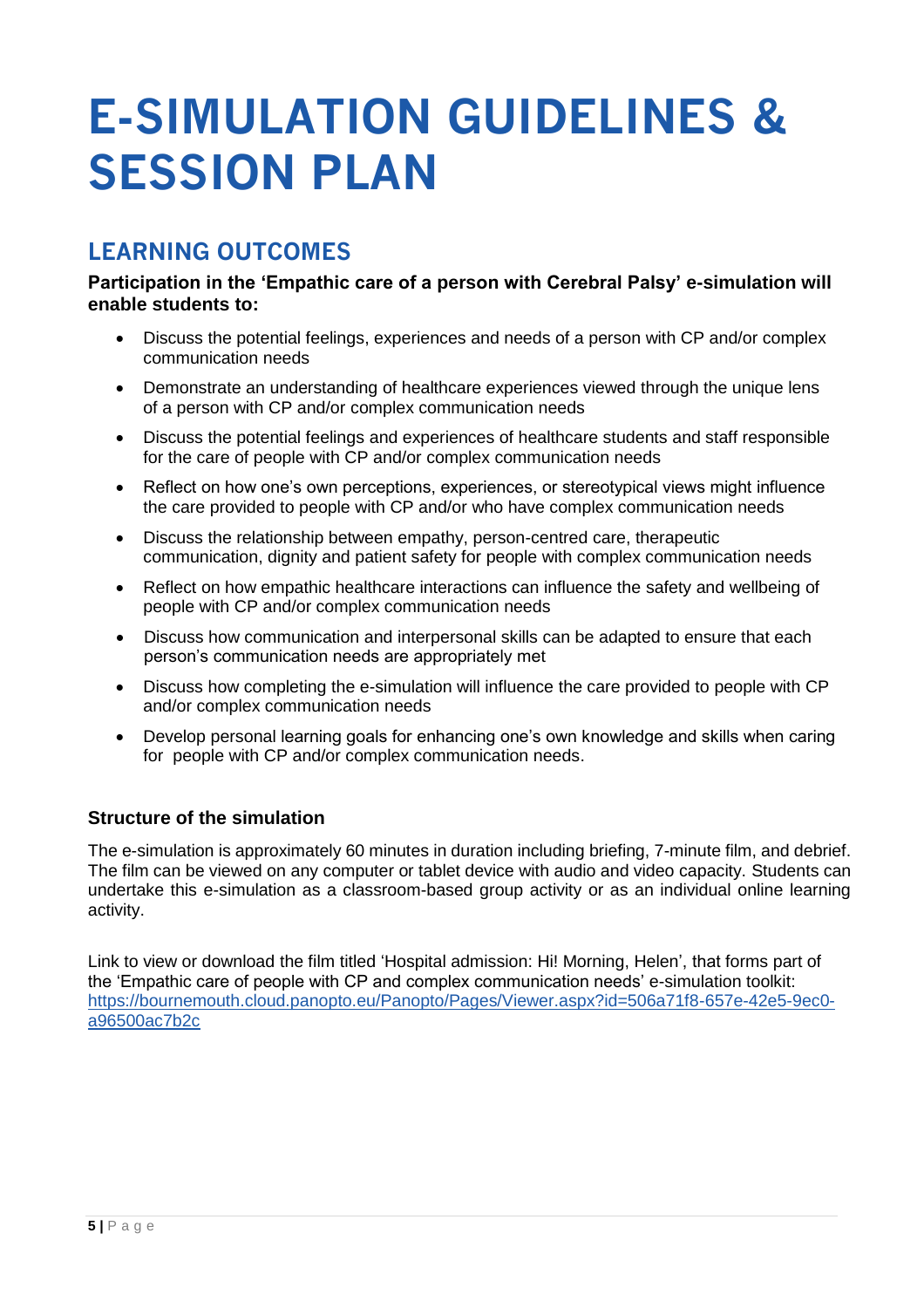## **PRE-BRIEF**

### **The following information is to be provided to learners prior to watching the film:**

The film titled '*Hi! Morning Helen!'* is a reconstruction of a real-life event based on the hospitalisation experiences of Helen, a woman with CP and complex communication needs. It was Helen's hope that the insights gained from participating in this e-simulation might encourage healthcare students and clinicians to reflect on their own communication and interpersonal skills and consider how their attitudes and perceptions can influence the way they interact with and care for patients; particularly those from vulnerable and marginalised groups.

Please watch the film twice in order to consider and analyse the situation portrayed from the perspective of Helen and her nurse, Emma.

While viewing the film the first time, imagine you are Helen and 'put yourself in her shoes'. You have just arrived on a hospital ward following a fall at home where you sustained an injury to one of your legs and the wound requires treatment. You are in pain and waiting to be admitted. Think about and write down how Helen might have been feeling during the interaction with her nurses, Emma.

When you watch the film for a second time, put yourself in Emma's shoes. Imagine you have just started your shift and have been told during handover that you will be looking after Helen, a 42 year-old woman who has CP and complex communication needs. You have been asked to complete Helen's admission assessment. Think about and write down how Emma might be feeling.

The questions and activities incorporated at the end of the film are intended to promote reflection and discussion about how negative attitudes and stereotypes can influence the care of people with CP and/or complex communication needs.

After the film finishes and while waiting for the debrief do not to discuss the simulation or your responses to it. Spend this time reflecting on the situation portrayed from Helen and Emma's perspective and in consideration of their feelings and needs.

## **DEBRIEF**

At the commencement of the debrief capture students' attention by providing these **'Four Fast Facts':**

- 1. Approximately 15% of patients admitted to hospital have a communication disability that affects their ability to speak with and/or understand the staff who care for them (Hemsley et al, 2016).
- 2. Patients with communication disabilities (i.e. impairments of body structure or function that impact upon speech, language, or communication function) are at a high risk of adverse healthcare outcomes (Hemsley et al, 2016, p. 502).
- 3. Factors that increase risk for people with a communication disablitiy include: healthcare professionals who do not respond when patients are concerned and failure to recognise complaints of pain (Hemsley et al, 2016).
- 4. An empathic approach can enhance healthcare professionals' understanding of the experiences, perspectives and needs of patients with CP and communication disabilities (Petrucci et al, 2016).).

Following the film a group debrief should be undertaken. The debrief is an integral component of the learning experience and fundamental to empathy development and attitudinal changes. Specific evidence-based strategies have incorporated into the debrief questions to elicit dialogue about empathic care of people with CP and/or complex communication needs and to address negative attitudes and stereotypes.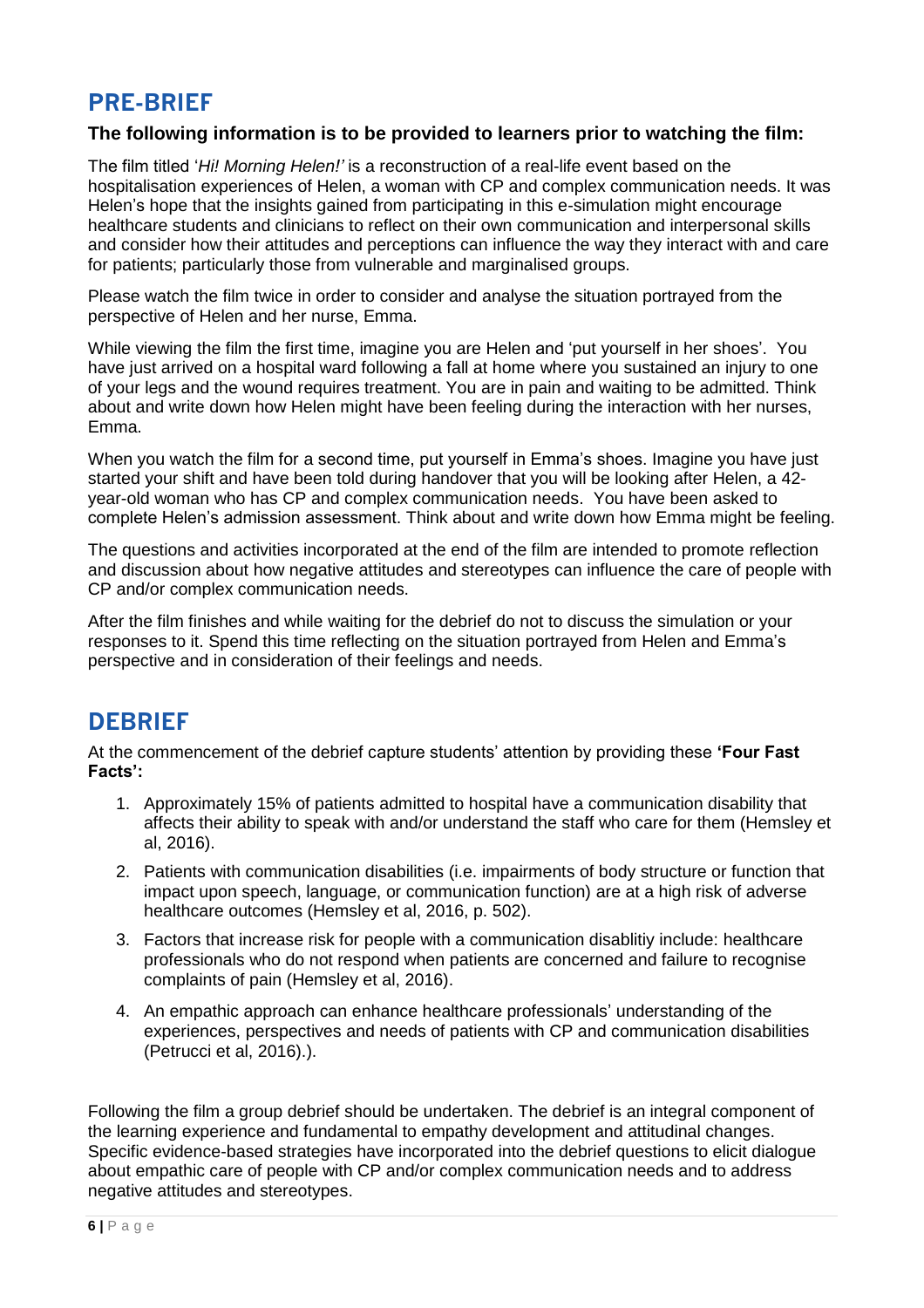### **The facilitator is to address the following issues sequentially during the debrief.**

- What were you thinking and feeling as you were watching the film?
- What do you imagine Helen might have been feeling and thinking as the situation unfolded, and why? What words did you use to capture your feelings?
- What do you think Emma, the nurse, might have been thinking while caring for Helen? What words did you use to capture your feelings?
- How might Emma's first impressions have influenced the building of a therapeutic relationship between her and Helen?
- What did Helen need in this situation?
- Is there anything the nurse could have done to make Helen feel more at ease in that situation and to portray person-centered care?
- What is the relationship between empathy, poor health outcomes and patient safety when caring for people with complex communication needs?
- How might healthcare professionals' and students' prior experiences, perspectives and attitudes influence the care they provide to people with CP and/or complex communication needs?
- Would you have any concerns about assessing and caring for a person who has complex communication needs? Why? [Prompts: past experiences, stereotypical views, lack of knowledge, confidence or experience].
- Would you have made any preparations before meeting Helen based on the information you received at handover? [Prompts: reviewing her notes to see if there is any relevant information; try to find out more about the care of a person with CP including the use of alternative and augmentative communication strategies].
- As a result of what you have learned from this experience, what actions will you take when caring for a person with CP and/or complex communication needs in the future?
- Based on your responses to the previous question, develop personal SMART (Specific, Measurable, Attainable, Realistic, Timely) learning goals for enhancing your knowledge and skills when caring for people with CP and/or complex communication needs.

### **Final message (from Helen and Emma)**

This short film can be played following the debrief to reinforce the key messages from the esimulation:

[https://bournemouth.cloud.panopto.eu/Panopto/Pages/Viewer.aspx?id=4f92fef0-f61b-4f4b-9460](https://bournemouth.cloud.panopto.eu/Panopto/Pages/Viewer.aspx?id=4f92fef0-f61b-4f4b-9460-a96500ac82b2) [a96500ac82b2](https://bournemouth.cloud.panopto.eu/Panopto/Pages/Viewer.aspx?id=4f92fef0-f61b-4f4b-9460-a96500ac82b2)

### **Following the Debrief**

Thank students for participating and remind them of the immense impact they can each have on the care of people with Cerebral Palsy and complex communication needs.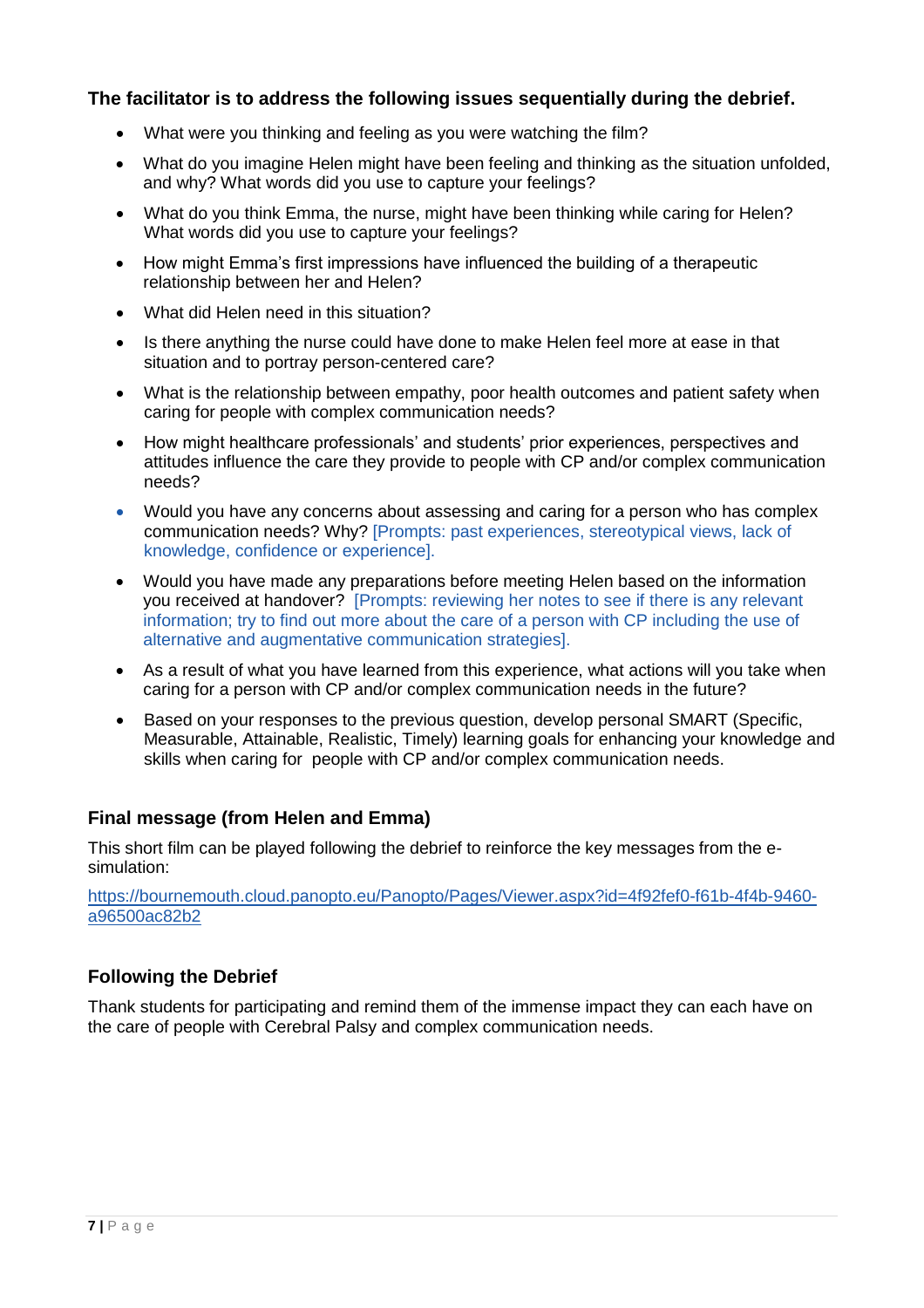# **RESEARCH & EVALUATION**

Students who have agreed to participate in the research should be given the Comprehensive State Empathy Scale  $(CSES)^1$  pre-test (Appendix A) prior to the pre-brief and the CSES post-test (Appendix B) immediately following the debrief.

## **COMPREHENSIVE STATE EMPATHY SCALE (CSES)**

The CSES was designed to take into account Batson's (2009) eight dimensions of empathy:

- 1. imagining how the other person is feeling and thinking
- 2. imagining how one would think and feel in the other person's situation
- 3. understanding another person's emotional and cognitive state
- 4. matching the neural response of the other person
- 5. experiencing the same or similar feelings as the other person
- 6. projecting oneself into the other person's situation
- 7. feeling distress for the suffering of the other person
- 8. feeling for the person who is suffering.

A challenge in measuring empathy is that most of the currently available scales measure *trait*  empathy (empathy as a psychological disposition) rather than *state* empathy (empathy at a point in time). Trait empathy scales are not appropriate for pre-test post-test studies conducted over a short time frame as they rely on self-report of previous experience and behaviours. In lieu of a feasible method to assess state empathic accuracy, the approach taken with the CSES was to develop items that measure state empathy by adapting items from validated trait empathy questionnaires.

Psychometric testing of the CSES revealed good internal consistency with a Cronbach's alpha (CA) of 0.96. Factor analysis identified six factors:

- 1. Empathic concern (items 1-6) α 0.87
- 2. Distress (items 7-12) α 0.93
- 3. Shared affect (items 13-16) α 0.86
- 4. Empathetic imagination (items 17-20) α 0.82
- 5. Helping motivation (items 21-24) α 0.84
- 6. Cognitive empathy (items  $25-30$ )  $\alpha$  0.93.

 $1$  Levett-Jones, T. et al. (2017). Measuring the impact of a point-of-view disability simulation on nursing students' empathy using the comprehensive state empathy scale. *Nurse Education Today*. 59, 75-81. <https://doi.org/10.1016/j.nedt.2017.09.007>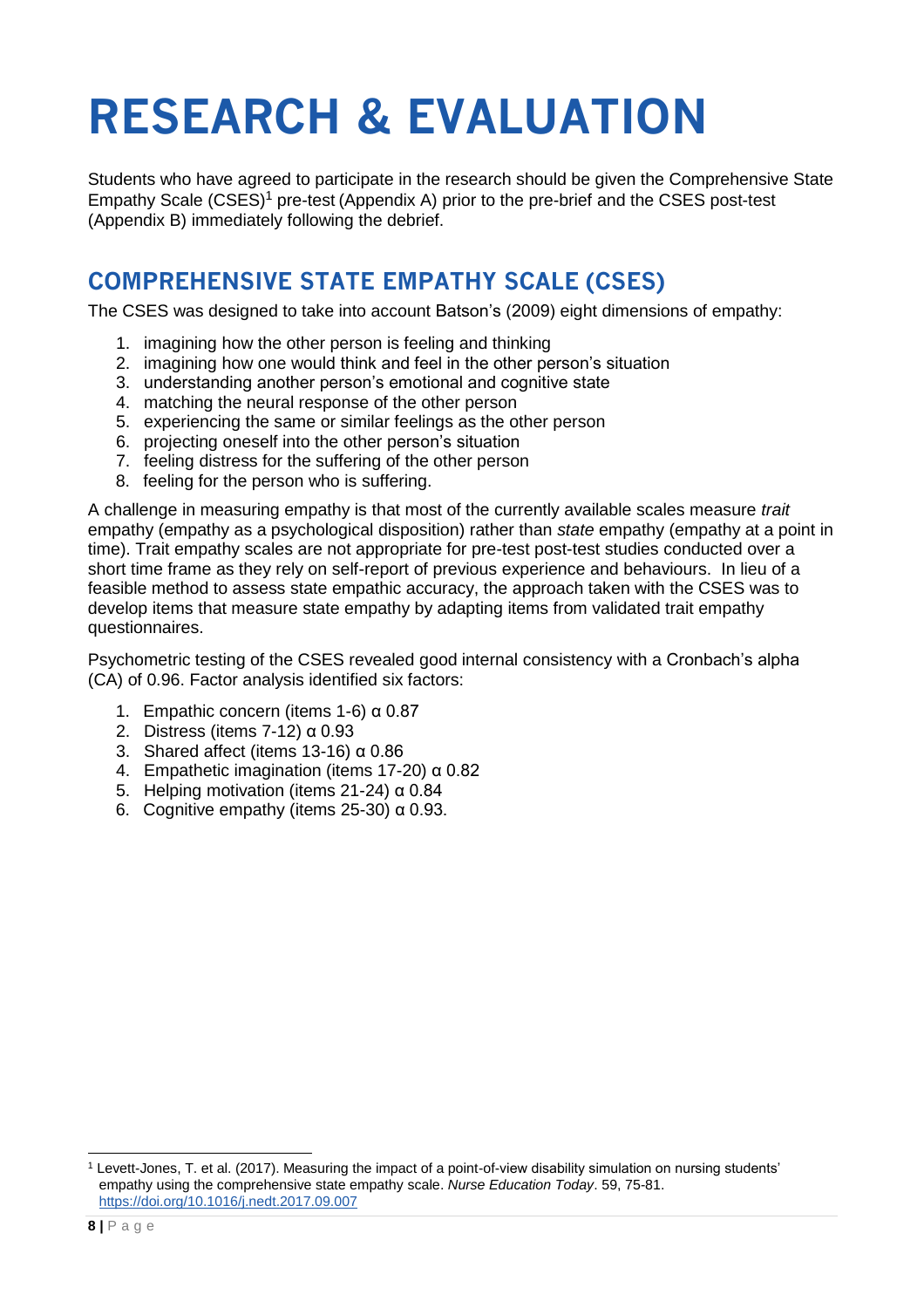### **Measuring empathy using the CSES**

The CSES scenarios included in this toolkit relate to the measurement of empathy towards a person with cerebral palsy and complex communication needs. To ensure authenticity they were derived from a search of the literature to identify the difficulties encountered by people with CP wo require healthcare. The scenarios depict a young woman experiencing distress while in hospital. Each scenario also includes a relevant image. Each scale takes approximately 10 minutes to complete.

Participants are asked to respond to the questions on the CSES based upon their attitudes and feelings toward the person (Megan or Amy) described in the scenario pre and post exposure to the e-simulation.

Each item is scored using a five-point Likert scale with response ranges from 1 (completely untrue) to 5 (completely true). Overall empathy scores are obtained by calculating the sum of the individual items of the CSES and subscales. Changes between pre and post empathy scores can be analysed using paired sample t-tests or nonparametric alternatives such as paired Wilcoxin Signed Rank Tests.

Researchers may also collect demographic information (such as age, gender, place of birth, previous experience working in aged care etc) and conduct correlations with CSES results.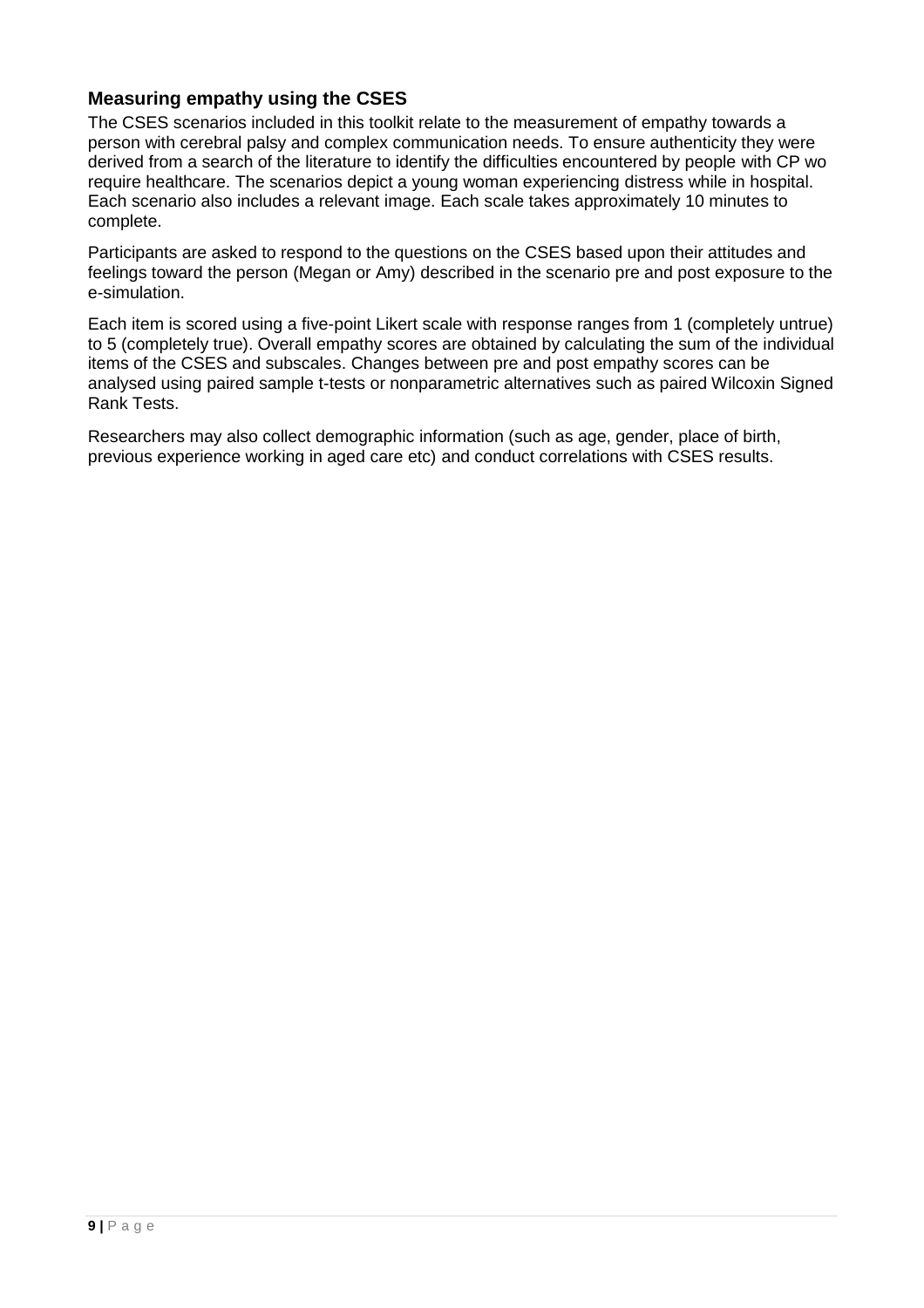# **REFERENCES**

- Batson, C. These things called empathy: Eight related but distinct phenomena. (2009). In *The social neuroscience of empathy. Social neuroscience.* (Daniel J & Ickes, W eds.). Cambridge, MA: MIT Press
- Brunero, S., Lamont, S. & Coates, M. (2010). A review of empathy education in nursing. *Nursing Inquiry*, 17, 65-74.
- Charon, R. (2006). *Narrative Medicine*. Columbia: New York.
- Everson, N. Levett-Jones, T., Lapkin, S., Pitt, V., Vander riet, P., Rossiter, R. Courtney-Pratt, H., Gilligan, C., & Jones, D. (2015). Measuring the impact of a 3D simulation experience on nursing students' cultural empathy using a modified version of the Kiersma-Chen Empathy Scale. *Journal of Clinical Nursing,* 24, 2849-2858.
- Fields, S., Mahan, P., Tillman, P., Harris, J., Maxwell, K. & Hojat, M. (2011). Measuring empathy in healthcare profession students using the Jefferson Scale of Physician Empathy: Health provider – student version. *Journal of Interprofessional Care*, 25, 287–293.
- Garcia, P., & Rossiter, M. (2010). Digital Storytelling as Narrative Pedagogy. In Gibson, D., & Dodge, B. (Eds.), *Proceedings of SITE 2010-Society for Information Technology & Teacher Education International Conference* (pp. 1091-1097). San Diego, CA, USA.
- Hatfield, E., Rapson, R. & Le, Y. (2011). Primitive emotional contagion: Recent research. In J. Decety and W. Ickes (Eds.) *The social neuroscience of empathy*. Boston, MA: MIT Press.
- Hemsley, B., Georgiou, A., Hill, S., Rollo, M., Steel, J. & Balandin, S. (2016). An integrative review of patient safety in studies on the care and safety of patients with communication disabilities in hospital. *Patient Education and Counseling*, 99, 501-511.
- Kelm, Z., Womer, J., Walter, J. & Feudtner, C. (2014). Interventions to cultivate physician empathy: a systematic review. *BMC Medical Education*, 14, 219.
- Levett-Jones, T. et al. (2017). Measuring the impact of a point-of-view disability simulation on nursing students' empathy using the comprehensive state empathy scale. *Nurse Education Today*. 59, 75-81.
- Petrucci, C., La Cerra, C., Aloisio, F., Montanari, P. & Lancia, L. (2016). Empathy in health professional students: A comparative cross-sectional study. *Nurse Education Today*, 41, 1-5.
- Ward, J., Cody, J., Schaal, M. & Hojat, M. (2012). The empathy enigma: an empirical study of decline in empathy among undergraduate nursing students. *Journal of Professional Nursing*, 28, 34-40.
- Williams, J. & Stickley, T. (2010). Empathy and nurse education. *Nurse Education Today*, 30, 752- 755.
- Zeighami, R., Rafiie, F.& Parvizi, S.(2012). Concept analysis of empathy in nursing. Journal of Qualitative Research in Health Science, 1 (1), 27-33.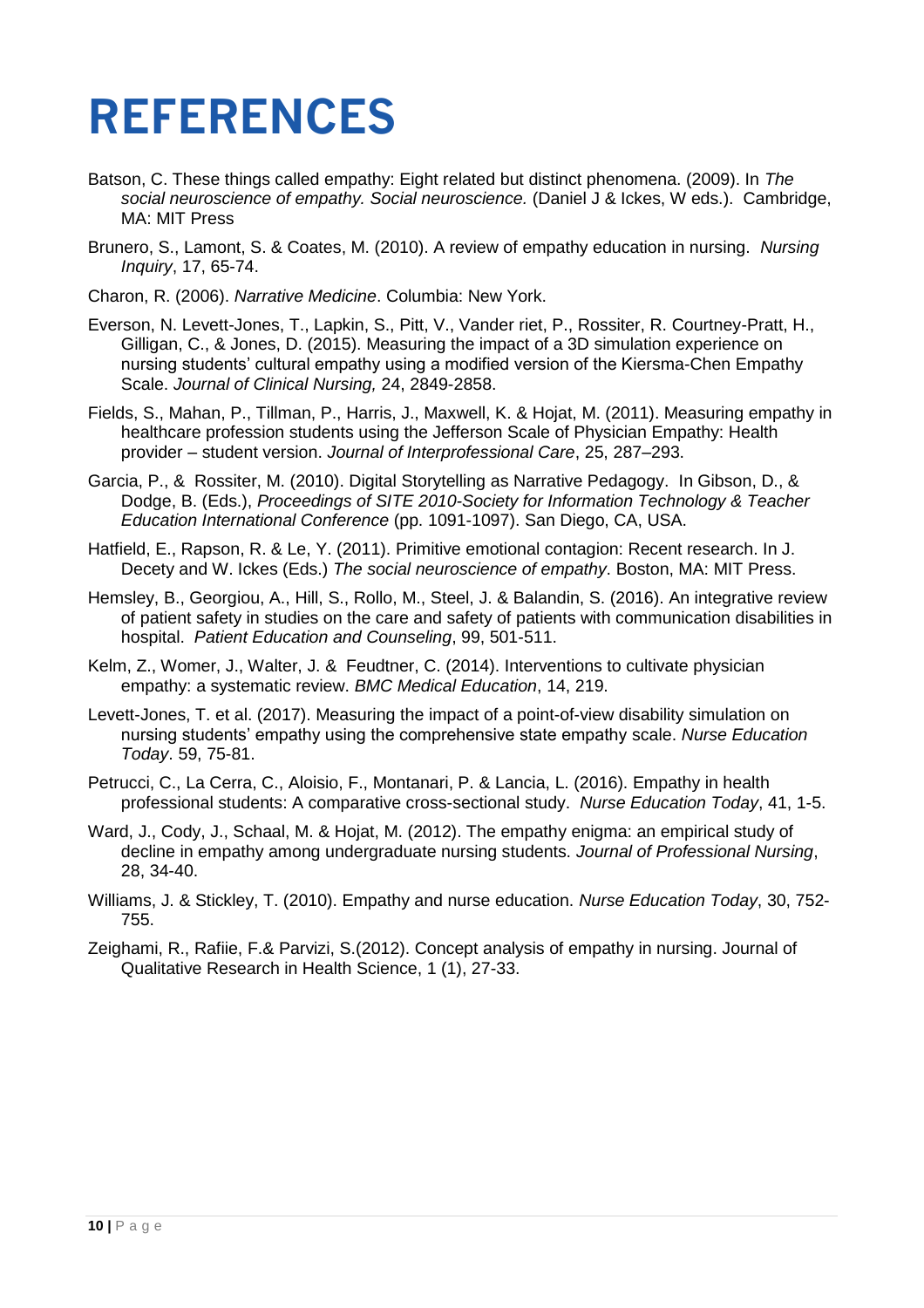# **APPENDICES**



Participant Code

# **APPENDIX A: CSES PRE-TEST**

**Please read and reflect on the story below then answer the questions on the following pages.** 

**Note: Megan's story is based on a true account, but details have been changed ensure anonymity.**



Megan is a 29-year-old woman with cerebral palsy. She requires a wheelchair to mobilise and her speech is slow and slurred. However, she describes her life as fulfilling and happy.

Over the last six months Megan had been finding it increasingly difficult to clear her throat so she was advised to limit her diet to thickened fluids. However, her swallowing ability continued to deteriorate, eventually resulting in aspiration pneumonia.

Megan was admitted to hospital to receive

intravenous antibiotics. During this time a series of assessments were conducted, and it was identified that she was no longer able to clear fluids and protect her airway due to her impaired swallow and weak cough. Her doctor and speech pathologist decided that the best option would be for Megan to have a PEG tube inserted.

Megan underwent the surgical insertion of the PEG tube yesterday. Fiona, the registered nurse caring for her today came into her room at 11.30am and said, 'Well sweety, it's been a busy day but now I'm here now and I'm going to give you a bed bath and change you into a lovely clean hospital gown'. As Fiona began to remove her gown, Megan became agitated. She wouldn't allow Fiona to undress her and kept calling out 'leave me … just leave me'. Eventually, Fiona became frustrated and left the room saying, 'I'll come back when you've settled down'. When Megan's sister arrived an hour later, she found Megan partially undressed, crying and feeling frustrated. Megan said to her, 'Why won't people ask me what I want. I don't want a PEG tube! And I don't want to stay in bed until lunch time or have a bed bath or wear hospital gowns. I have CP but I'm still a person and I should have a say in what happens to me'.

**On the next pages, you will find a series of statements and questions. Please read and respond to each one, even if it seems very similar to another. Answer each question quickly**, **without spending too much time on any particular one.**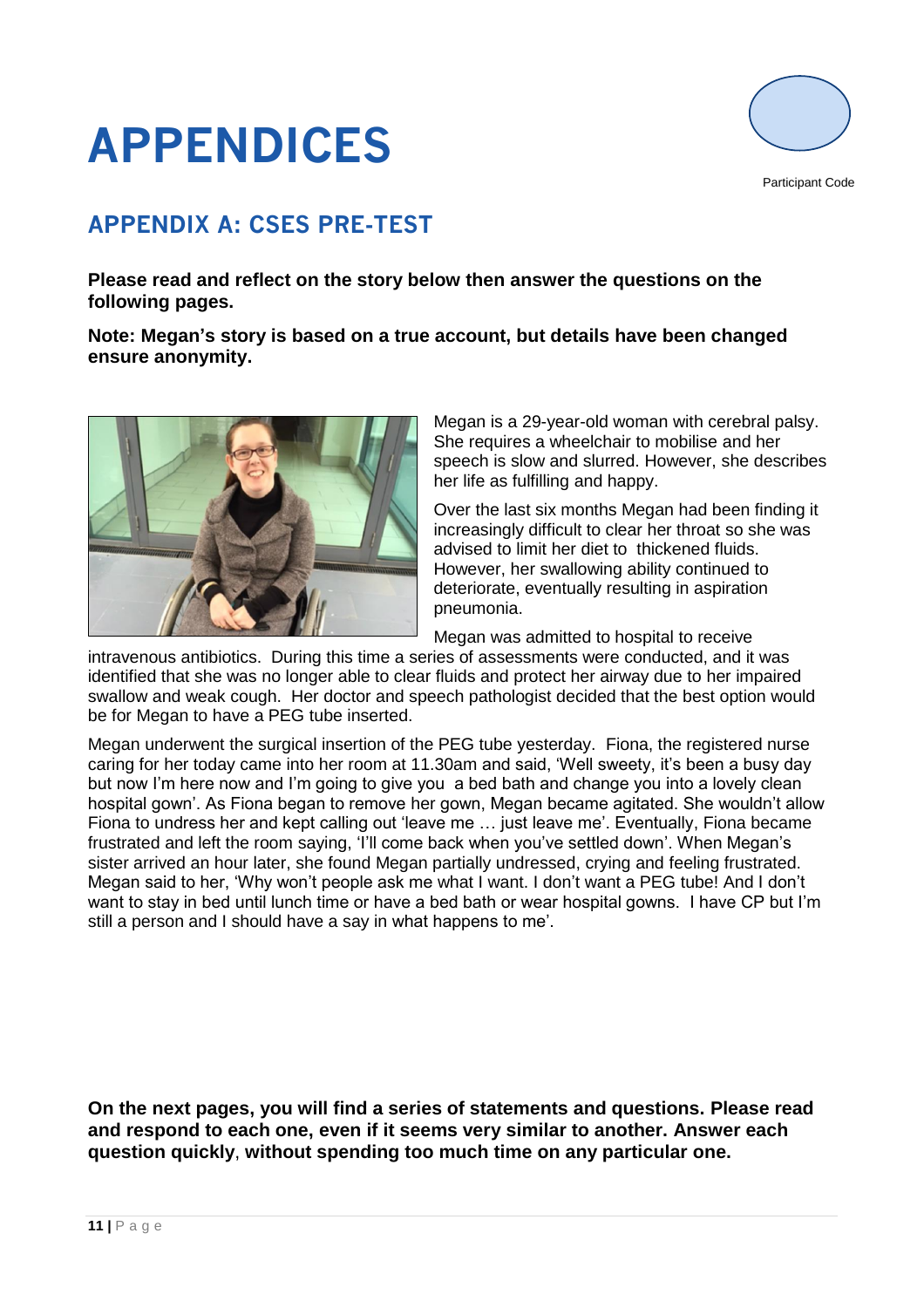**Below is a list of feelings. On a scale of 1-5 please rate the extent to which you experienced each of these feelings in response to Megan's story.** 

- **1** indicates that you experienced this feeling *not at all*
- **5** indicates that you experienced this feeling *very much*

|                  |                  | Not at all   |                  |                |                | Very much      |
|------------------|------------------|--------------|------------------|----------------|----------------|----------------|
| $\overline{1}$ . | Compassionate    | 1            | $\overline{2}$   | $\overline{3}$ | $\overline{4}$ | $\sqrt{5}$     |
|                  |                  |              |                  |                |                |                |
| $\overline{2}$ . | Moved            | 1            | $\overline{2}$   | $\mathbf{3}$   | $\overline{4}$ | 5              |
|                  |                  |              |                  |                |                |                |
| 3.               | Soft-hearted     | 1            | $\overline{2}$   | $\sqrt{3}$     | 4              | $\sqrt{5}$     |
|                  |                  |              |                  |                |                |                |
| 4.               | Sympathetic      | 1            | $\boldsymbol{2}$ | $\mathbf{3}$   | 4              | $\sqrt{5}$     |
|                  |                  |              |                  |                |                |                |
| 5.               | Tender           | 1            | $\overline{2}$   | $\mathbf{3}$   | 4              | $\sqrt{5}$     |
|                  |                  |              |                  |                |                |                |
| 6.               | Warm             | $\mathbf{1}$ | $\overline{2}$   | $\mathbf{3}$   | $\overline{4}$ | $\sqrt{5}$     |
|                  |                  |              |                  |                |                |                |
| $\overline{7}$ . | Distressed       | 1            | $\overline{2}$   | 3              | 4              | 5              |
|                  |                  |              |                  |                |                |                |
| 8.               | <b>Disturbed</b> | $\mathbf 1$  | $\overline{2}$   | $\overline{3}$ | $\overline{4}$ | $\overline{5}$ |
|                  |                  |              |                  |                |                |                |
| 9.               | Grieved          | 1            | $\overline{2}$   | 3              | $\overline{4}$ | 5              |
|                  |                  |              |                  |                |                |                |
| 10.              | Troubled         | 1            | $\overline{2}$   | 3              | $\overline{4}$ | 5              |
|                  |                  |              |                  |                |                |                |
| 11.              | Upset            | 1            | $\overline{2}$   | 3              | 4              | $\sqrt{5}$     |
|                  |                  |              |                  |                |                |                |
| 12.              | Afraid           | 1            | $\overline{2}$   | 3              | 4              | 5              |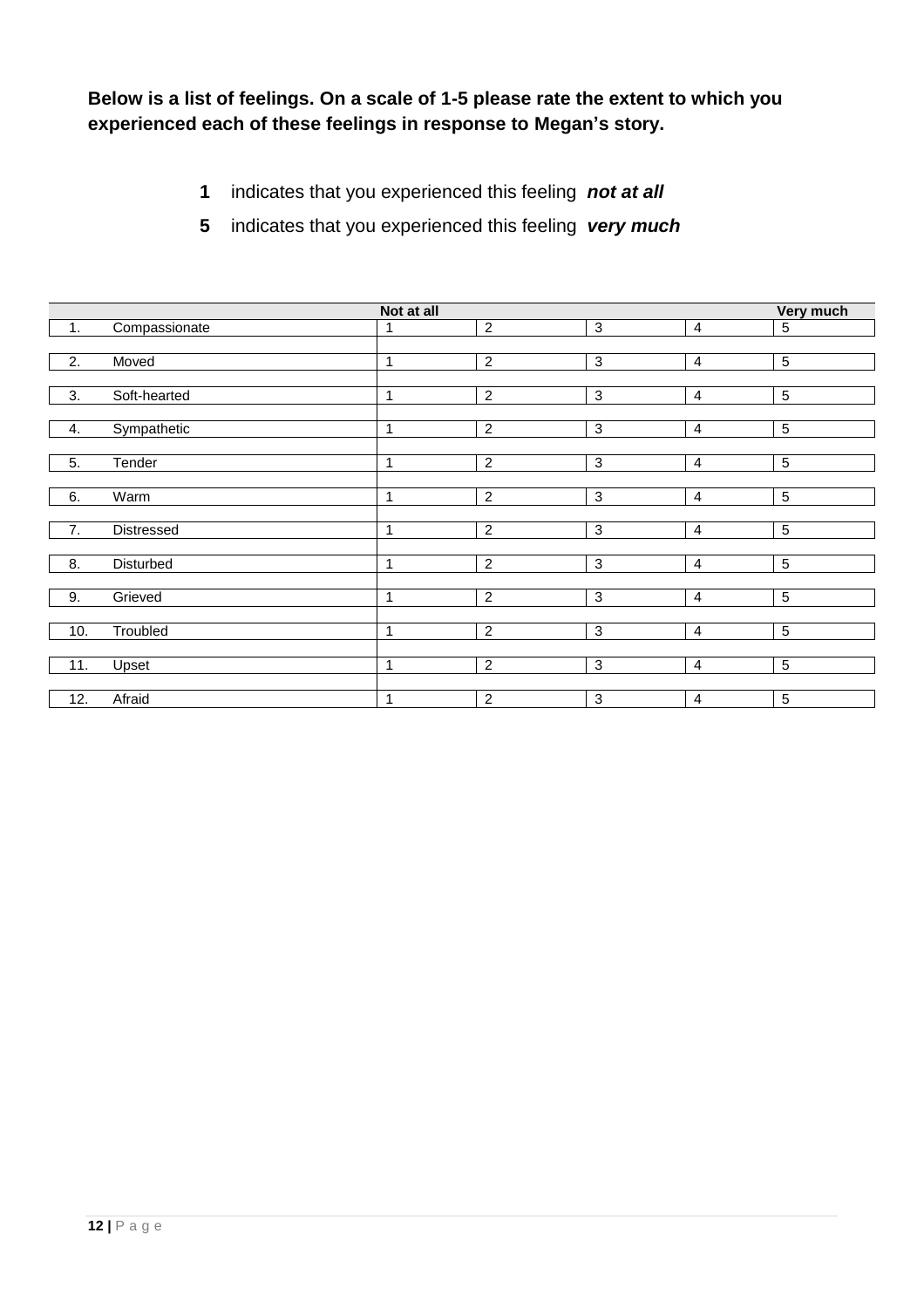**Below is a list of statements. On a scale of 1-5 please rate the extent to which each statement is true for you in relation to Megan's story.** 

- **1** indicates that this is *completely untrue for you*
- **5** indicates that this is *completely true for you*

|                                                                              | Completely untrue |                  |                |                         | Completely true |  |
|------------------------------------------------------------------------------|-------------------|------------------|----------------|-------------------------|-----------------|--|
|                                                                              |                   |                  |                |                         |                 |  |
| 13.<br>I found that the scenario affected my mood                            | 1                 | $\overline{2}$   | 3              | $\overline{4}$          | $\sqrt{5}$      |  |
| 14.<br>was very affected by the emotions in this story                       | 1                 | $\overline{2}$   | 3              | $\overline{4}$          | 5               |  |
|                                                                              |                   |                  |                |                         |                 |  |
| 15.<br>actually felt Megan's distress                                        | $\mathbf{1}$      | $\overline{2}$   | $\overline{3}$ | 4                       | $\overline{5}$  |  |
|                                                                              |                   |                  |                |                         |                 |  |
| experienced Megan's feelings as if they were my own<br>16.                   | 1                 | $\overline{2}$   | 3              | $\overline{4}$          | 5               |  |
|                                                                              |                   |                  |                |                         |                 |  |
| I found myself imagining how I would feel in Megan's situation<br>17.        | 1                 | $\boldsymbol{2}$ | $\sqrt{3}$     | $\overline{4}$          | $\sqrt{5}$      |  |
| I found myself imagining myself in Megan's shoes<br>18.                      | 1                 | $\overline{2}$   | 3              | 4                       | 5               |  |
|                                                                              |                   |                  |                |                         |                 |  |
| 19.<br>I found myself trying to imagine how things looked to Megan           | 1                 | $\overline{2}$   | 3              | 4                       | 5               |  |
|                                                                              |                   |                  |                |                         |                 |  |
| I found myself trying to imagine what Megan was experiencing<br>20.          | 1                 | $\overline{c}$   | $\overline{3}$ | $\overline{\mathbf{4}}$ | $\sqrt{5}$      |  |
|                                                                              |                   |                  |                |                         |                 |  |
| 21.<br>I would really focus on Megan's emotions if I was caring for her      | 1                 | $\overline{c}$   | 3              | 4                       | 5               |  |
| 22.                                                                          | 1                 | $\overline{2}$   | $\overline{3}$ | $\overline{4}$          | $\sqrt{5}$      |  |
| experienced a strong urge to help Megan                                      |                   |                  |                |                         |                 |  |
| 23.<br>would get really involved in trying to help Megan                     | 1                 | $\overline{2}$   | 3              | $\overline{4}$          | 5               |  |
|                                                                              |                   |                  |                |                         |                 |  |
| 24.<br>I found myself thinking about what could be done to help Megan        | 1                 | $\overline{c}$   | 3              | $\overline{4}$          | 5               |  |
|                                                                              |                   |                  |                |                         |                 |  |
| I feel confident that I could accurately describe Megan's experience<br>25.  | 1                 | $\overline{a}$   | 3              | $\overline{4}$          | 5               |  |
| from her point of view                                                       |                   |                  |                |                         |                 |  |
| 26.<br>I found it easy to understand Megan's reactions                       | 1                 | $\overline{a}$   | 3              | $\overline{\mathbf{4}}$ | 5               |  |
|                                                                              |                   |                  |                |                         |                 |  |
| I found it easy to see how the situation looked from Megan's point of<br>27. | 1                 | $\overline{2}$   | 3              | $\overline{4}$          | 5               |  |
| view                                                                         |                   |                  |                |                         |                 |  |
|                                                                              |                   |                  |                |                         |                 |  |
| Even though Megan's life experiences are different to mine, I can<br>28.     | 1                 | $\overline{2}$   | 3              | $\overline{4}$          | 5               |  |
| really see things from her perspective                                       |                   |                  |                |                         |                 |  |
| 29.<br>I am sure that I know how Megan was feeling                           | 1                 | $\overline{2}$   | $\sqrt{3}$     | $\overline{4}$          | 5               |  |
|                                                                              |                   |                  |                |                         |                 |  |
| I feel confident that I could accurately describe how Megan felt<br>30.      | 1                 | 2                | 3              | 4                       | 5               |  |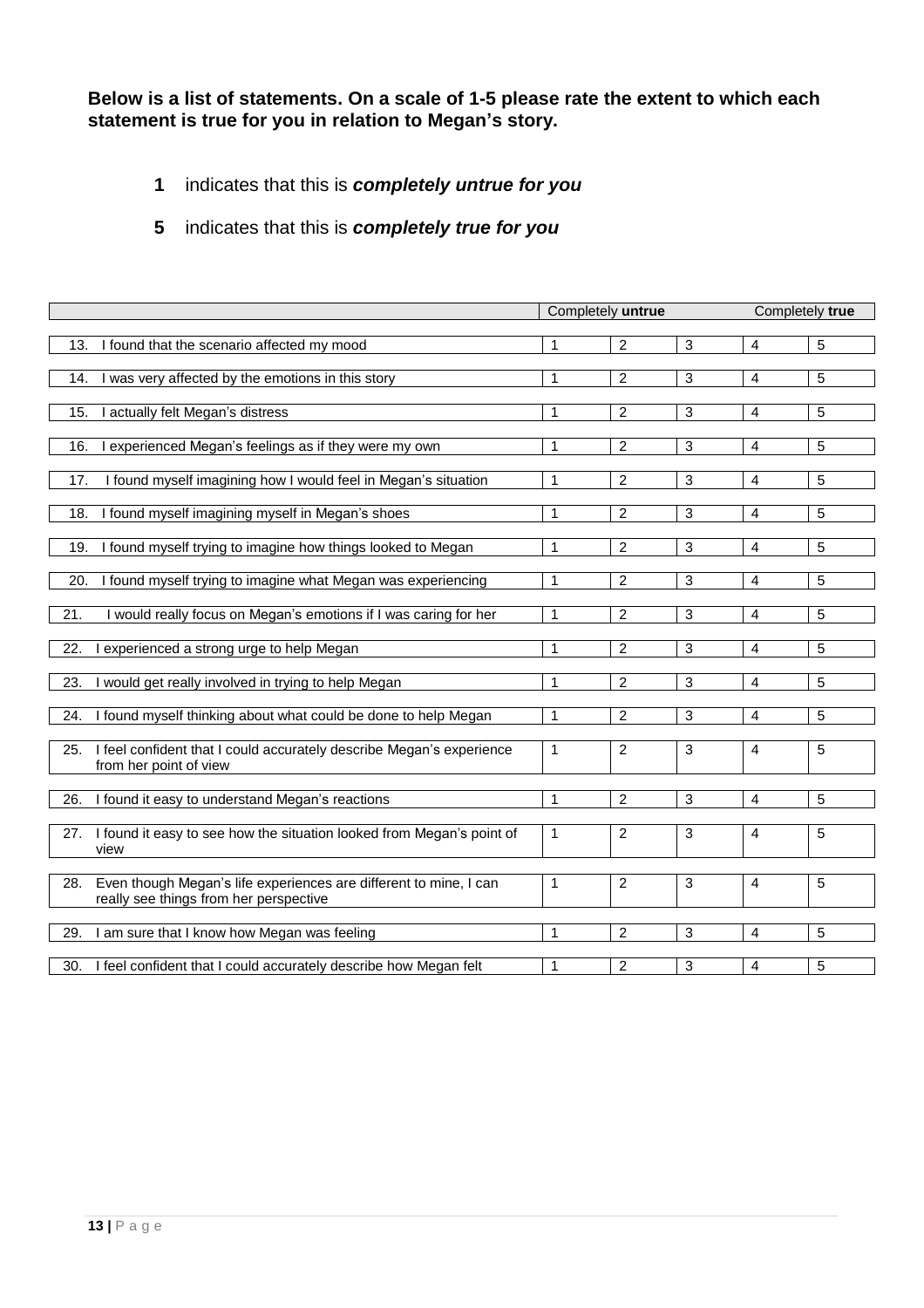## **APPENDIX B: CSES POST-TEST**



### **Please read and reflect on the story below then answer the questions on the following pages.**

**Note: Amy's story is based on a true account, but details have been changed ensure anonymity.**



Amy James is a 32-year-old woman with cerebral palsy (CP). She has very limited mobility and needs to use a wheelchair. Although Amy has complex communication needs she is able to use a range of different augmented and alternative communication strategies effectively, and she has a full and happy life, supported by her family and close friends.

Over the last six months Amy had been experiencing intermittent episodes of abdominal pain. Although it had been getting much worse, she had not told anyone about it as she was scared that she might have to go to hospital. Amy's previous experiences of hospitalisation had been frightening and distressing. Eventually, her mother found her crying with pain and called an ambulance.

Amy was admitted to hospital for investigation of her abdominal pain. The nurses responsible for Amy had limited

experience caring for people with CP. That, coupled with the fact that she is in a busy acute care ward, mean that Amy's care needs have sometimes been overlooked. She has not been out of bed for two days and this morning, she was unable to make her nurse understand that she needed to go to the bathroom. The nurse had eventually become frustrated at not being able to understand what Amy was trying to say and left the room saying that she would find someone who could work out what 'the problem is'. Before she left she tied the call bell on the bed rail and told Amy to press it if she needed anything. But because Amy has limited dexterity in her hands she was unable to use it. By the time her mother came to the hospital two hours later Amy had wet the bed; and she was distressed, humiliated and shivering with cold. Her pain was much worse, and she kept saying to her mother 'take home … take home'.

**On the next pages, you will find a series of statements and questions. Please read and respond to each one, even if it seems very similar to another. Answer each question quickly**, **without spending too much time on any particular one.**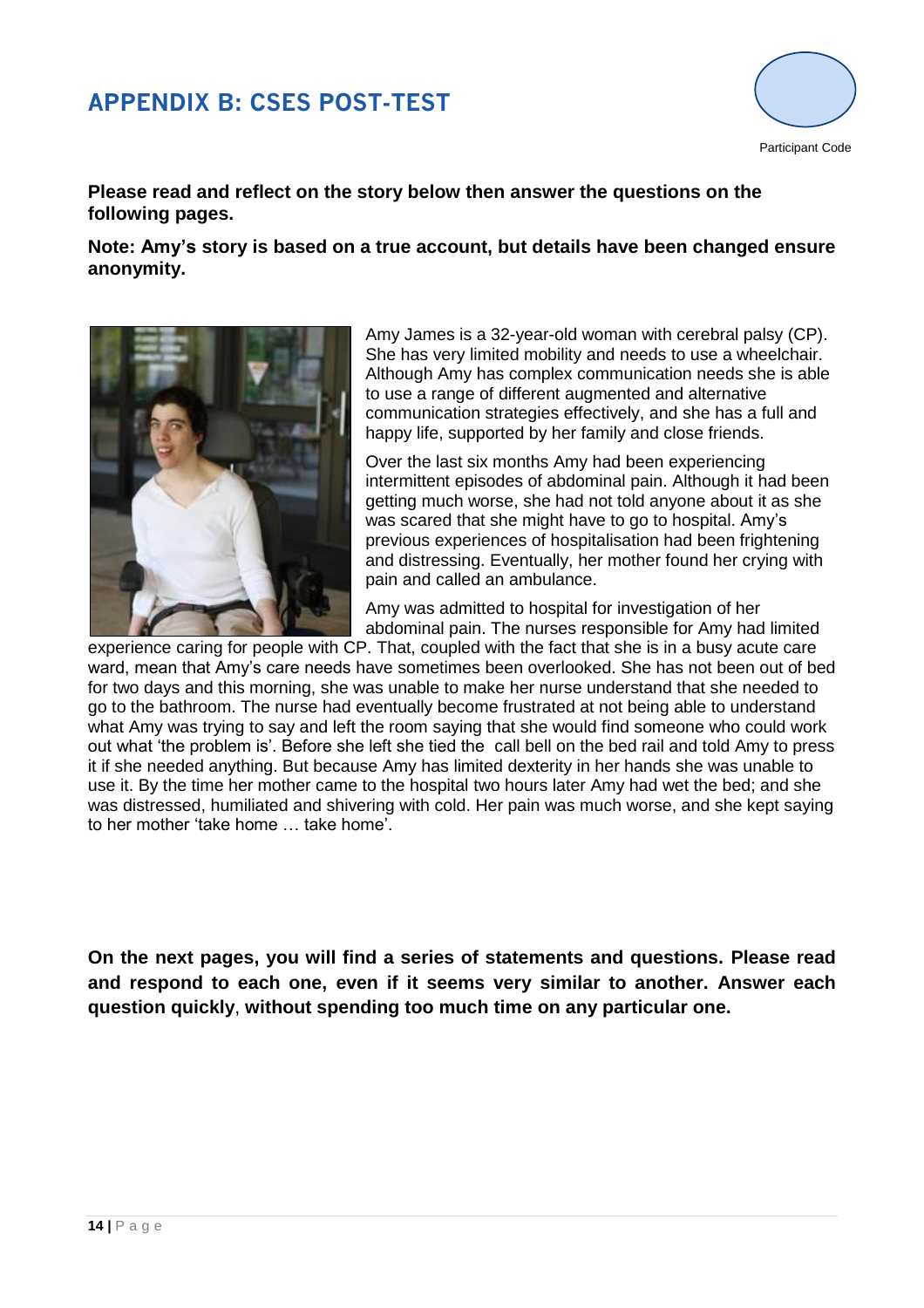**Below is a list of feelings. On a scale of 1-5 please rate the extent to which you experienced each of these feelings in response to Amy's story.** 

- **1** indicates that you experienced this feeling *not at all*
- **5** indicates that you experienced this feeling *very much*

|                  |               | Not at all  |                |                |                | Very much      |
|------------------|---------------|-------------|----------------|----------------|----------------|----------------|
| $\overline{1}$ . | Compassionate | 1           | $\overline{2}$ | 3              | 4              | $\sqrt{5}$     |
|                  |               |             |                |                |                |                |
| 2.               | Moved         | $\mathbf 1$ | $\overline{2}$ | 3              | 4              | 5              |
|                  |               |             |                |                |                |                |
| 3.               | Soft-hearted  | 1           | $\overline{2}$ | 3              | 4              | $\sqrt{5}$     |
|                  |               |             |                |                |                |                |
| $\frac{4}{ }$    | Sympathetic   | 1           | $\overline{2}$ | $\mathbf{3}$   | $\overline{4}$ | $5\,$          |
|                  |               |             |                |                |                |                |
| 5.               | Tender        | 1           | $\overline{2}$ | $\mathbf{3}$   | 4              | $\,$ 5 $\,$    |
|                  |               |             |                |                |                |                |
| 6.               | Warm          | $\mathbf 1$ | $\overline{2}$ | $\mathbf{3}$   | 4              | $\sqrt{5}$     |
|                  |               |             |                |                |                |                |
| 7.               | Distressed    | $\mathbf 1$ | $\overline{2}$ | $\mathbf{3}$   | $\overline{4}$ | 5              |
|                  |               |             |                |                |                |                |
| 8.               | Disturbed     | $\mathbf 1$ | $\overline{2}$ | 3              | 4              | 5              |
|                  |               |             |                |                |                |                |
| 9.               | Grieved       | 1           | $\overline{2}$ | $\overline{3}$ | $\overline{4}$ | $\sqrt{5}$     |
|                  |               |             |                |                |                |                |
| 10.              | Troubled      | 1           | $\overline{2}$ | $\overline{3}$ | 4              | $\overline{5}$ |
|                  |               |             |                |                |                |                |
| 11.              | Upset         | 1           | $\overline{2}$ | 3              | $\overline{4}$ | 5              |
|                  |               |             |                |                |                |                |
| 12.              | Afraid        | 1           | $\overline{2}$ | $\mathbf{3}$   | 4              | $\sqrt{5}$     |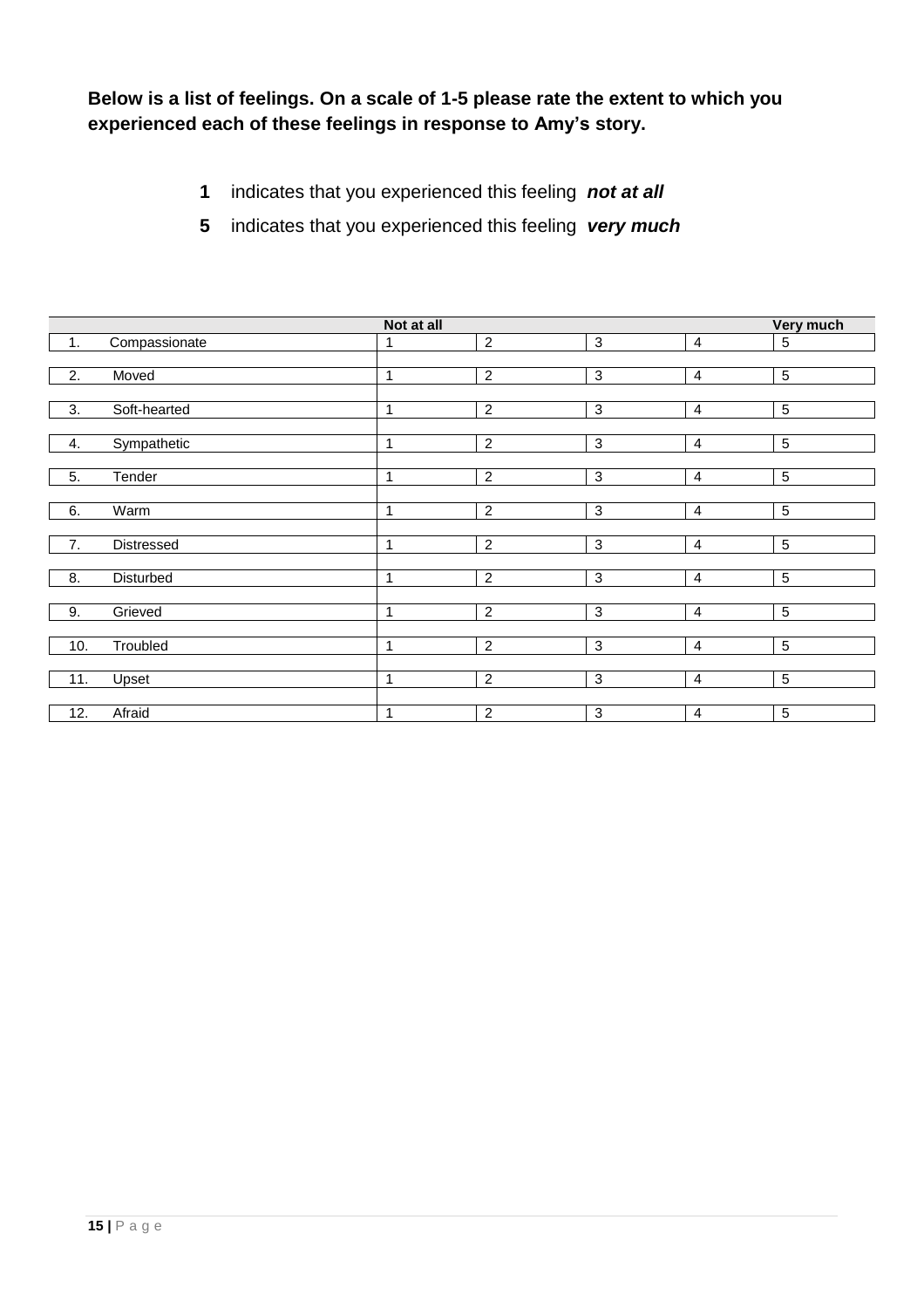**Below is a list of statements. On a scale of 1-5 please rate the extent to which each statement is true for you in relation to Amy's story.** 

- **1** indicates that this is *completely untrue for you*
- **5** indicates that this is *completely true for you*

|                                                                                                               | Completely untrue |                |                | Completely true |                 |  |
|---------------------------------------------------------------------------------------------------------------|-------------------|----------------|----------------|-----------------|-----------------|--|
| 13. I found that the scenario affected my mood                                                                | 1                 | $\overline{2}$ | 3              | 4               | 5 <sup>5</sup>  |  |
| 14. I was very affected by the emotions in this story                                                         | 1                 | $\overline{2}$ | $\overline{3}$ | 4               | $5\overline{)}$ |  |
| 15. I actually felt Amy's distress                                                                            | 1                 | $\overline{2}$ | 3              | 4               | 5               |  |
| 16. I experienced Amy's feelings as if they were my own                                                       | 1                 | $\overline{2}$ | 3              | 4               | $5^{\circ}$     |  |
| 17. I found myself imagining how I would feel in Amy's situation                                              | 1                 | $\overline{2}$ | 3              | 4               | 5 <sup>5</sup>  |  |
| 18. I found myself imagining myself in Amy's shoes                                                            | $\mathbf{1}$      | $\overline{2}$ | $\overline{3}$ | 4               | $5\overline{)}$ |  |
| 19. I found myself trying to imagine how things looked to Amy                                                 | 1                 | 2              | 3              | 4               | 5 <sup>5</sup>  |  |
| 20. I found myself trying to imagine what Amy was experiencing                                                | 1                 | $\overline{2}$ | 3              | 4               | 5               |  |
| 21. I would really focus on Amy's emotions if I was caring for her                                            | 1                 | $\overline{2}$ | 3              | 4               | 5               |  |
| 22. I experienced a strong urge to help Amy                                                                   | 1                 | $\overline{2}$ | $\overline{3}$ | 4               | 5               |  |
| 23. I would get really involved in trying to help Amy                                                         | 1                 | $\overline{2}$ | 3              | 4               | 5               |  |
| 24. I found myself thinking about what could be done to help Amy                                              | 1                 | 2              | 3              | 4               | 5               |  |
| 25. I feel confident that I could accurately describe Amy's<br>experience from her point of view              | 1                 | $\overline{2}$ | 3              | 4               | 5               |  |
| 26. I found it easy to understand Amy's reactions                                                             | 1                 | $\overline{2}$ | 3              | 4               | 5               |  |
| 27. I found it easy to see how the situation looked from Amy's<br>point of view                               | 1                 | 2              | 3              | 4               | 5               |  |
| 28. Even though Amy's life experiences are different to mine, I can<br>really see things from her perspective | 1                 | 2              | 3              | 4               | 5               |  |
| 29. I am sure that I know how Amy was feeling                                                                 | 1                 | $\overline{2}$ | 3              | 4               | 5               |  |
| 30. I feel confident that I could accurately describe how Amy felt                                            | $\mathbf{1}$      | $\overline{2}$ | 3              | 4               | 5               |  |

### **Do you have any comments to make about the e-simulation experience?**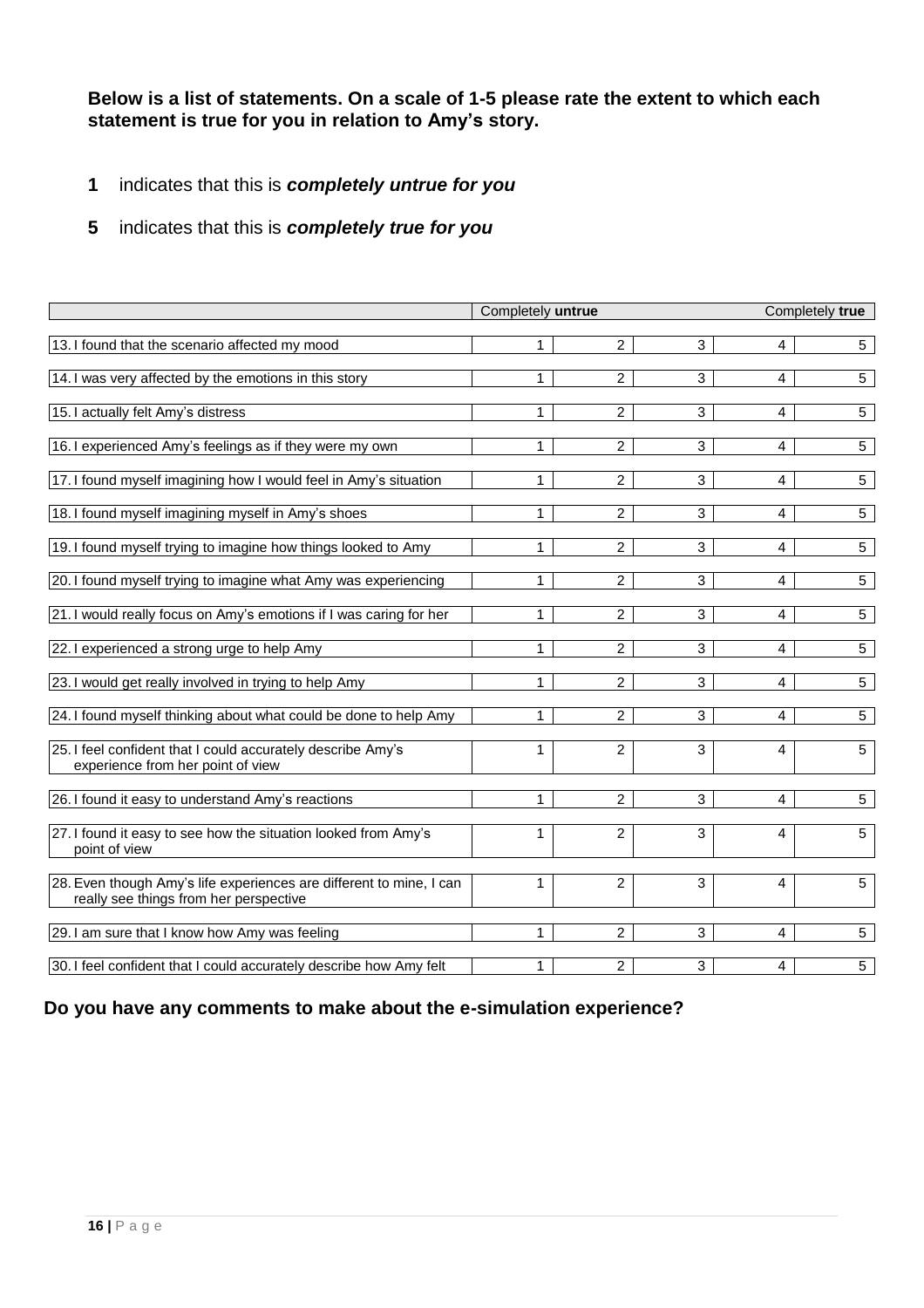## **APPENDIX C: EPILOGUE**

Educators can use the 'back stories' provided below either following the debrief (if there is enough time) or as a stimulus for classroom discussion and/or assessment items. Both of the back stories are designed to help learners better understand the experiences and perspectives of Helen and Emma (her nurse).

## **Helen's Story**<sup>2</sup>

Helen was 42-years-old when she was taken to hospital following a fall at home. She had sustained a deep laceration to her right leg which required surgery. Helen lived in her own home the south of England with 24-hour care and support from personal assistants (carers). She had cerebral palsy (CP), a lifelong condition and neurological disorder affecting body movement, muscle control, muscle co-ordination, muscle tone, reflex, posture and balance. For Helen, this meant she had very limited mobility, needed to use a wheelchair and required the support of two people and a hoist to transfer to bed. Although Helen also had complex communication needs she had developed a range of different strategies to help her to communicate with other people.

When Helen arrived on the ward, she was feeling anxious and concerned. Prior hospital admissions had been very variable, some were good, a few were excellent, but many had been frightening and distressing and left a long-term impact on her. On this occasion, Helen's first meeting with Emma, the nurse assigned to her, had left her feeling frustrated, vulnerable and anxious. This was because Emma had struggled to communicate with her and, because of this Helen's admission assessment had not been accurately or fully completed. Helen was aware that some vital information about her, and her current needs was missing, and that his had the potential to compromise her safety while in hospital.

Soon after meeting Emma, Helen had begun to feel frustrated by her reactions as they, as they indicated that, as her nurse, she was making inaccurate assumptions about her. For example, Emma's communication and interpersonal skills suggested that she had assumed Helen had a learning disability and/or hearing loss, in addition to her observable physical disabilities. Emma's reactions also suggested that she knew little about CP and how this affects people, and had limited awareness of the broad range of alternative or augmentative communication strategies and tools available to help healthcare workers communicate with patients who have complex communication needs.

Nurse Emma's approach and attitude left Helen feeling isolated, patronised, humiliated and frustrated as well as concerned for her own safety. Helen was not sure if the nurse had understood her when she tried to explain how she had injured herself, that she was in pain, had a PEG (Percutaneous Endoscopic Gastrostomy) tube, or if she was aware of the implications of these factors in terms of providing safe care. Helen's anxiety and concern had been further deepened when the nurse told her that she was making her day '*very difficult'* and had walked away leaving Helen with no means of calling for help should she needed to.

### **Emma's Story**

Emma had recently qualified as a registered nurse. When arriving for a morning shift soon after starting on her new ward, Emma was told she would be looking after Helen, a 42-year-old woman with cerebral palsy (CP) and who had complex communication needs and used a wheelchair. Emma had been told during handover that Helen was being admitted with an injury to her leg that required surgical treatment, and that her hospital admission assessment needed to be completed.

Emma had never met or cared for anyone with CP before, nor had she studied the condition while at university; so, she didn't know anything about how CP affects people. She had also never cared

 $\overline{a}$ 

<sup>&</sup>lt;sup>2</sup> Sadly, Helen passed away in 2018 after a short illness just as this film project was nearing completion.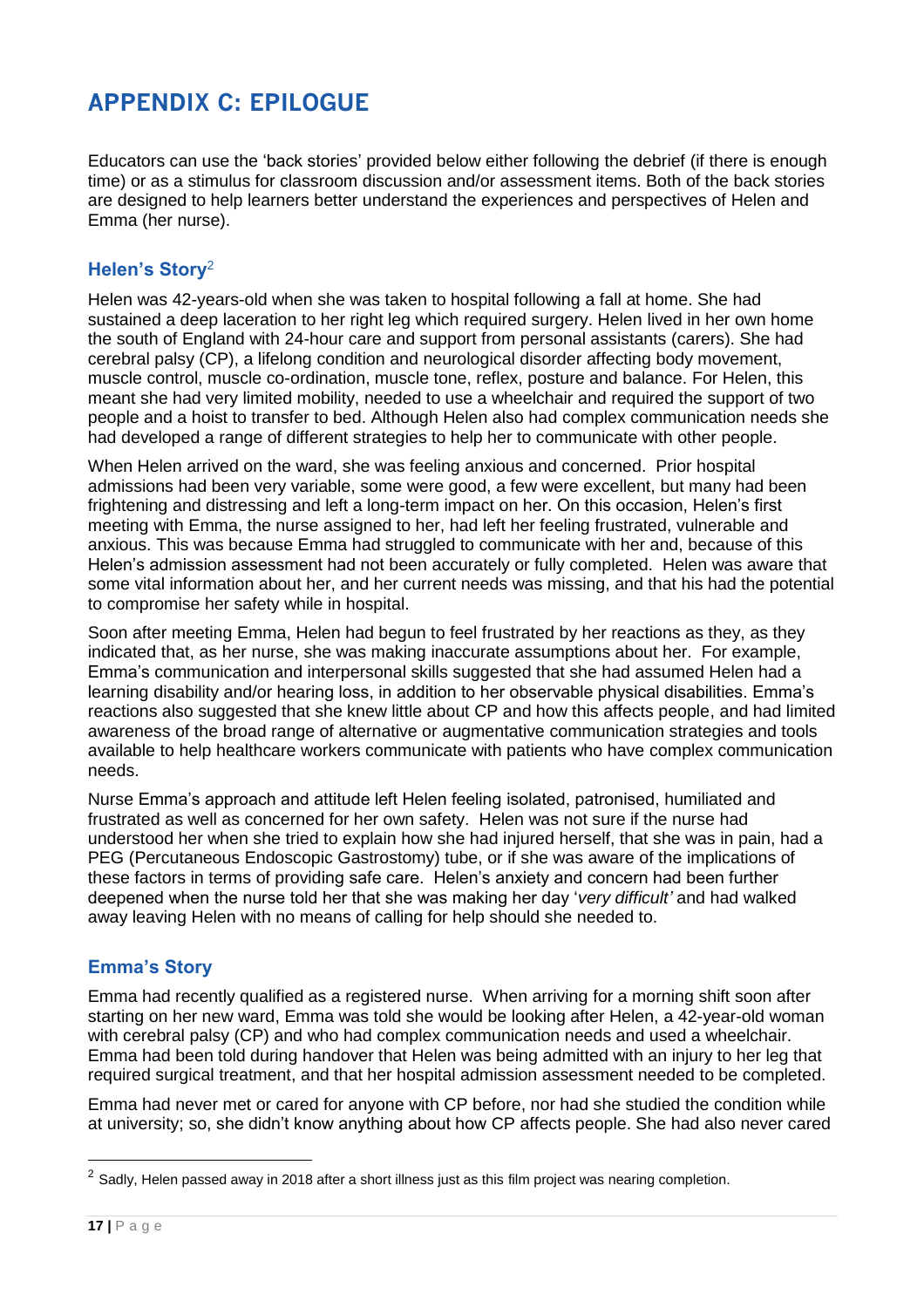for someone with complex communication needs. Consequently, she felt totally unprepared for meeting Helen, and was concerned that she might not have the necessary knowledge, experience or skills to build a rapport with Helen, complete her assessment and accurately identify her needs for treatment and care. As a newcomer to the team she didn't feel able to ask for guidance or support as she feared being judged as incompetent or stupid by other staff members. So, she concealed her concerns, accepted the responsibility she had been given, and went to meet her patient.

When Emma met Helen, her fears about not having appropriate knowledge, experience and skills to care for her safely and effectively were soon realised. Emma felt totally unprepared for carrying out an assessment of someone who had a communication disability. She soon felt incompetent, frustrated by her limitations, and almost completely overwhelmed by her lack of ability to communicate with and understand Helen. She didn't want let Helen down or cause her concern, but believed that her inability to communicate had the potential to trigger feelings of frustration, concern and worry in her patient. Although Emma had tried to communicate with Helen using the admission assessment form to guide her, she couldn't understand most of Helen's replies and the assessment remained incomplete. Emma felt it would be rude to tell Helen that she didn't understand her, or to keep asking her to repeat what she had already said. She felt at a loss to know what to do other than to walk away. She wanted a few moments to collect her thoughts while she tried to find a way of overcoming the challenges she currently faced without alerting her colleagues to her incompetence.